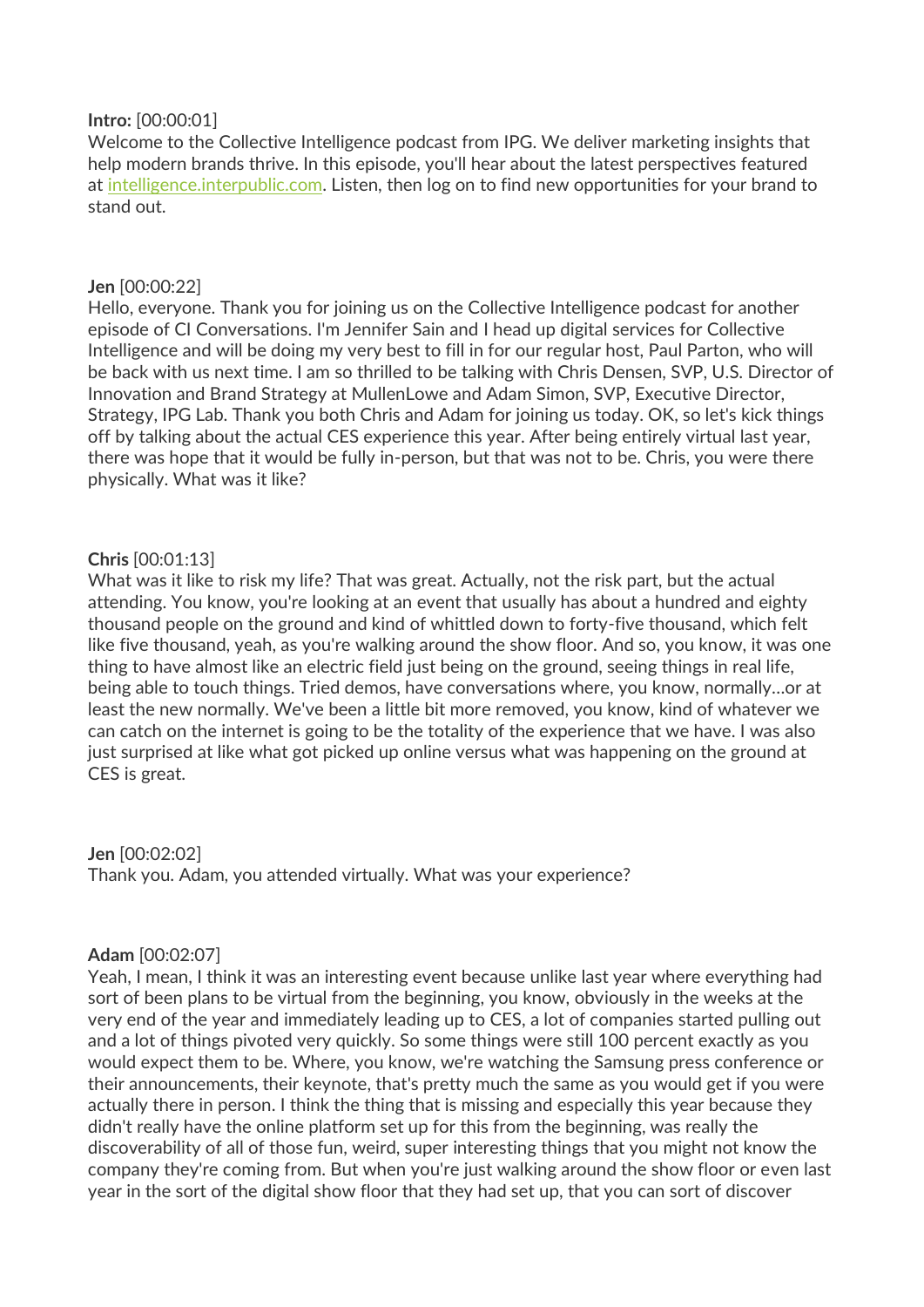those things, that discoverability was really what was lacking this year. Everything else was, was pretty much pretty much okay.

## **Jen** [00:03:06]

continuing in that vein for a bit. The way the world has changed so dramatically over the past few years has not just been because of COVID, but also because of concerns for sustainability and environmental concerns. And companies have kind of committed to ESG initiatives to address these concerns, so it's likely that the world of these conferences is going to change in the future. I mean, I hear from both of you that there is still utility for being there in person. Do you think that's enough to keep conferences like this going in general? Do you think they will they will exist? Will they continue to be hybrid? And, you know, taking that one step further, you know, what does that mean for experiential marketers who were kind of up against the same concerns?

### **Chris** [00:03:48]

I think for, you know, for a lot of us who it depends on how curious you are as an attendee. You know, I think some of us have been used to watching from afar or not attending and getting the report back from individuals and teams that we work with. But I think also the conferences themselves are trying to figure out better ways to incentivize people to be there on the ground, right? That's where they make the majority of their money. What kind of special moments can we create? And conversely, if you know you want a company to sponsor, like Adam mentioned, Microsoft pulled out at the at the 11th hour, as did a few other large, large players. What is the incentive to keep them there, you know, even if it's a virtual experience? By comparison, there was a really great example from South by Southwest last year where HBO created this whole puzzle experience that was a big community game. So if you had a virtual ticket, you could actually participate in this game and there was a big prize that everybody got to participate in rather than, you know, which session am I going to tune in to now in livestream? Or in addition to that, I think we'll see the bar raised creatively, both for in-person and online experiences just to drive attendance at its baseline.

**Jen** [00:04:59] So they're not going away, but they will evolve.

## **Adam** [00:05:01]

Yeah, yeah, I agree, I think that just going forward, I think almost everything will be hybrid from the jump and we will get better at figuring out how to create those experiences. Hybrid right now is great for things like watching a keynote, maybe even, and participating in breakout rooms and things like that. It's not so great with the serendipity of either discovering products and companies like we do at CES or just, you know, meeting other people and networking. That stuff has not been a great transition online, although I think we will get there. It's just that folks have not been… the event producers have not been super incentivized to really figure that out. But I think we will see a new wave of events that will figure some of that stuff out a little bit better than it has been thus far. And to your point around sustainability, this isn't just about whether it's safe to be in Las Vegas, for example. It's also about business travel sort of being reduced for other reasons. And also just expanding your audience, right? Like when things are,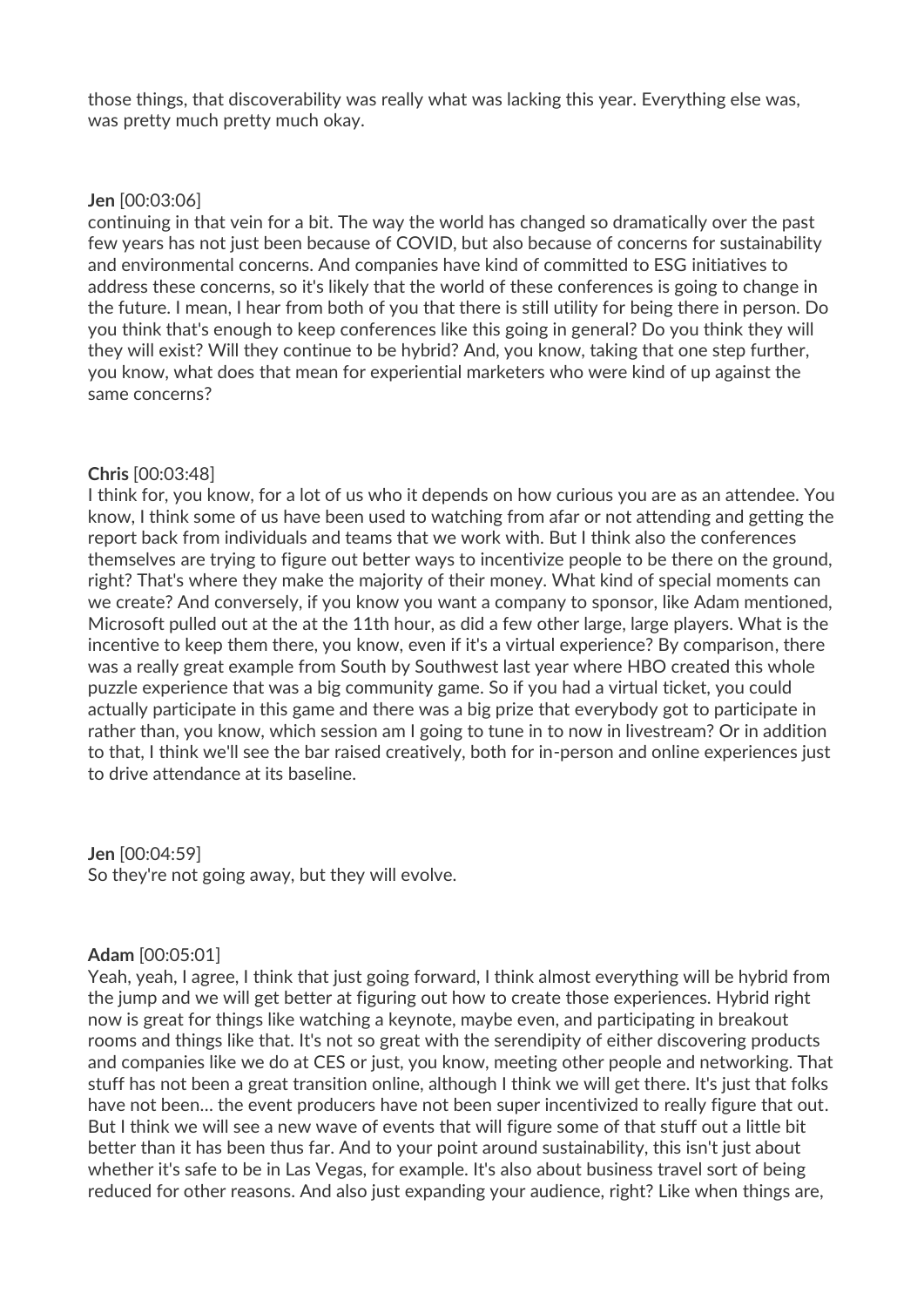when there is a virtual option, your audience is going to be 10 or hundreds of times bigger than it potentially could be otherwise. So I think it's, we're in the very early stages of rethinking how all of these things are going to evolve over the next decade, I would say. And I think somebody will come along and innovate and show us, give us sort of a new template for what a truly hybrid from the beginning event can start to look like.

## **Chris** [00:06:24]

Adam touched on this idea of magic that I think happens when you when you're there. I mean, literally. I walked into the convention center first day, day one within five minutes. I was at the U.S. Postal Service's booth. Had no idea that they even exhibit there, nor did I know that they were launching a line of electric vehicles. And so by the end of 2023, their fleet should be like a large majority electric vehicle. I didn't read that anywhere. No one mentioned it to me, and I ended up in a forty-five-minute conversation with the vice president of marketing about just like, really cool, exploratory creative opportunities that could happen within our agency families or just out in the world in general. And that's hard to replicate in a virtual experience is not impossible, but I think is and that was, like I say, one out of three of those sorts of moments.

### **Jen** [00:07:16]

Yeah, absolutely. I mean, that definitely speaks to kind of having a hybrid experience. And I think what Adam also alluded to is having it done with forethought and that it's not just a reaction to it being changed at, you know, the 11th hour, but rather planning for that being the new normal and the way that these things are run. And certainly, I think that speaks to our lives in general over the last couple of years, you know, we had been talking for a while before then about the 'phygital' world, you know, our, the combination of our physical and digital existence. But you know, certainly that was accelerated by COVID, where not only are we working from home and using platforms like Zoom, but also our, you know, the need for new and innovative ways to experience entertainment, ways to look at and track our health, our safety, things like that are, you know, the that line between, you know, physical and digital is being blurred. And you know, I imagine there were and I'd love to hear from you both on what was really innovative in those areas of health, safety, entertainment in the home. You know, what were there any disruptors and then to take that further? What does that mean in terms of consumer privacy? Are, are consumers concerned about their privacy? Is that something that companies and brands and marketers should be aware of or, and if there is…how is that being addressed? Adam, would you like to start off with that?

## **Adam** [00:08:40]

Sure. Yeah, I mean, I think we've been talking about this. Everybody's been talking about this for a long time. What COVID did, especially in the early days, was just pull forward a lot of behaviors and a lot of adoption that was going to happen anyway. It just really accelerated all of that. And things have opened back up again. Things have reverted a little bit, but not to the levels that they were. And I think a great example is looking at telemedicine, where we had a lot of people use telemedicine for the first time during COVID because they had maybe had a COVID related question. Or maybe it was just a totally unrelated health question, and they didn't feel comfortable going into a doctor's office. So they figured out, they did the work to figure out, OK, what platform do I have access to? What is my insurance going to cover? How does this work? And they did that, and once they've done that, they know that's an option and they feel more comfortable with it, and they're going to keep that as an option in their back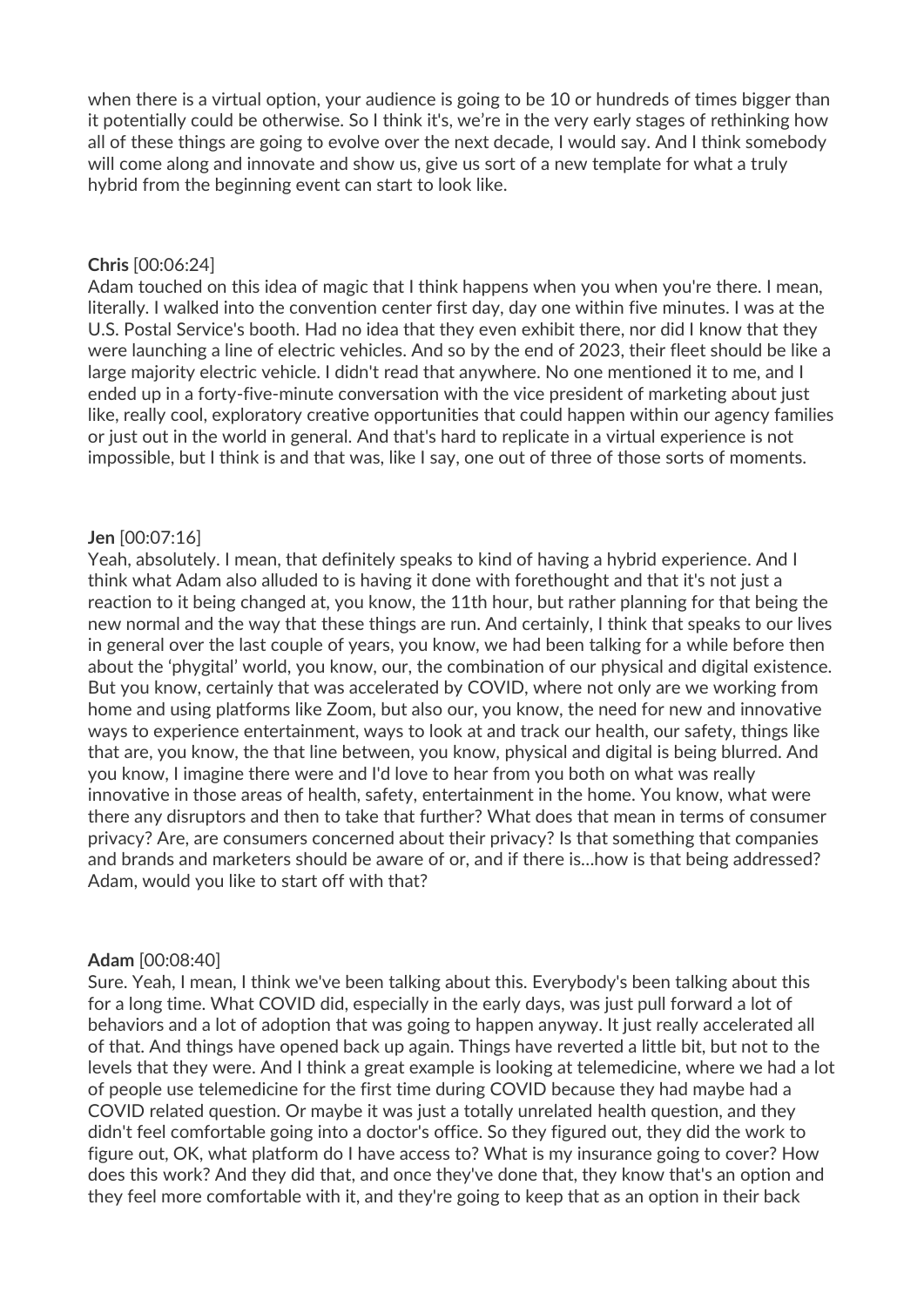pocket. That doesn't mean they're never going into a doctor's office again, but it does mean that they now have another tool in their tool belt for how to solve health issues. And I think we saw that across the board that there was a lot of people, there were a lot of people who were trying digital first experiences in categories that they never would have thought about. Grocery shopping is another great example, and again, that doesn't mean everybody's going to continue to buy all of their groceries online, but they now know that's an option and maybe if they're having a big dinner party and don't have time to go to the store, it's something that they can do on their lunch break and place that Instacart order and feel comfortable that that's going to show up and, you know, just feel comfortable with the experience. So I think that that is that acceleration is really the thing that we're going to hold on to coming out of COVID and, looking into the future. And I think that what's really happened is that the home has become a services hub for a variety of industries, including health, including retail, obviously for food and grocery as well. And I think we're just starting to see the beginnings of companies start to think through how do we move what we maybe used to do on our website or mobile app or maybe used to do in a brick and mortar location? How do we move more of that into the home as sort of a starting place for the consumer journey?

#### **Chris** [00:10:51]

Yeah, and I can second a lot of that, you know, look, we're almost in this phase of forced evolution because we've been at home and a lot of these technologies have existed. I think Adam brings up a great example with telehealth, and there's a number of services that we're getting used to doing more and more on our own on the show floor. I will say from my perspective, the wellness and health area was probably the most active. You had everything from…I actually did an exercise which was I was almost ashamed. I did a mirror demo magic mirror camera mounted on it. I did a few exercises for about three minutes, directed by what was on the screen. And at the end of it, there was just sort of like a musculoskeletal version of me on the screen and said, "These are your problem areas. This is where your muscles are weak." And not only that, it took me to a Q… I had… there was a QR code that popped up and I got to scan that and it had exercises recommended for me, specifically based on my height, weight and my musculoskeletal build up. You couple that with things like at-home urine sampling and testing, or even like semen and sperm count. Like there's, there's all sorts of things that we might have felt like were taboo and there's like a giant booth around it. And I will even say, like the longest line I saw was a sex tech booth, and they had a lot of products and they were doing a giveaway every day and there was a line like almost from where their booth was to out the door. So, you know, this idea of things that we once thought were likely maybe a little close to the vest or online isn't safe for me or whatever reasons that were barriers, we got forced to do those things, because we needed whatever the result was, whether that's seeing a doctor. Withings, with another great example, you know, French company and they make all sorts of smartwatches and scales. They had a scale where you would pull up a bar and it would actually do BMI measurements, not just on your general body, you know your body mass index, but from one part of your body to another. If you're, you know, fatter in your shoulders and your, and your upper body, or if it's stored in your thighs, whatever it might be, it just it gives you a lot more accurate readout and they communicate with your doctor to a degree. There's no diagnosis that happened from any of these things. I think one of the watches was equipped with forgive my medical ignorance, but like an EKG where it can give you some information. Not all, but you know, but your doctor can have access to that. And these are things that we've been talking about. We've seen happen in drips and drabs, but now, because we are at home and health is probably priority number one, even more so than your job, you know, if you couple it with the great resignation, if I'm going to quit my job, I better be healthy. So it was interesting to see, like a lot of the things that we have been hearing whispers of begin to come to life.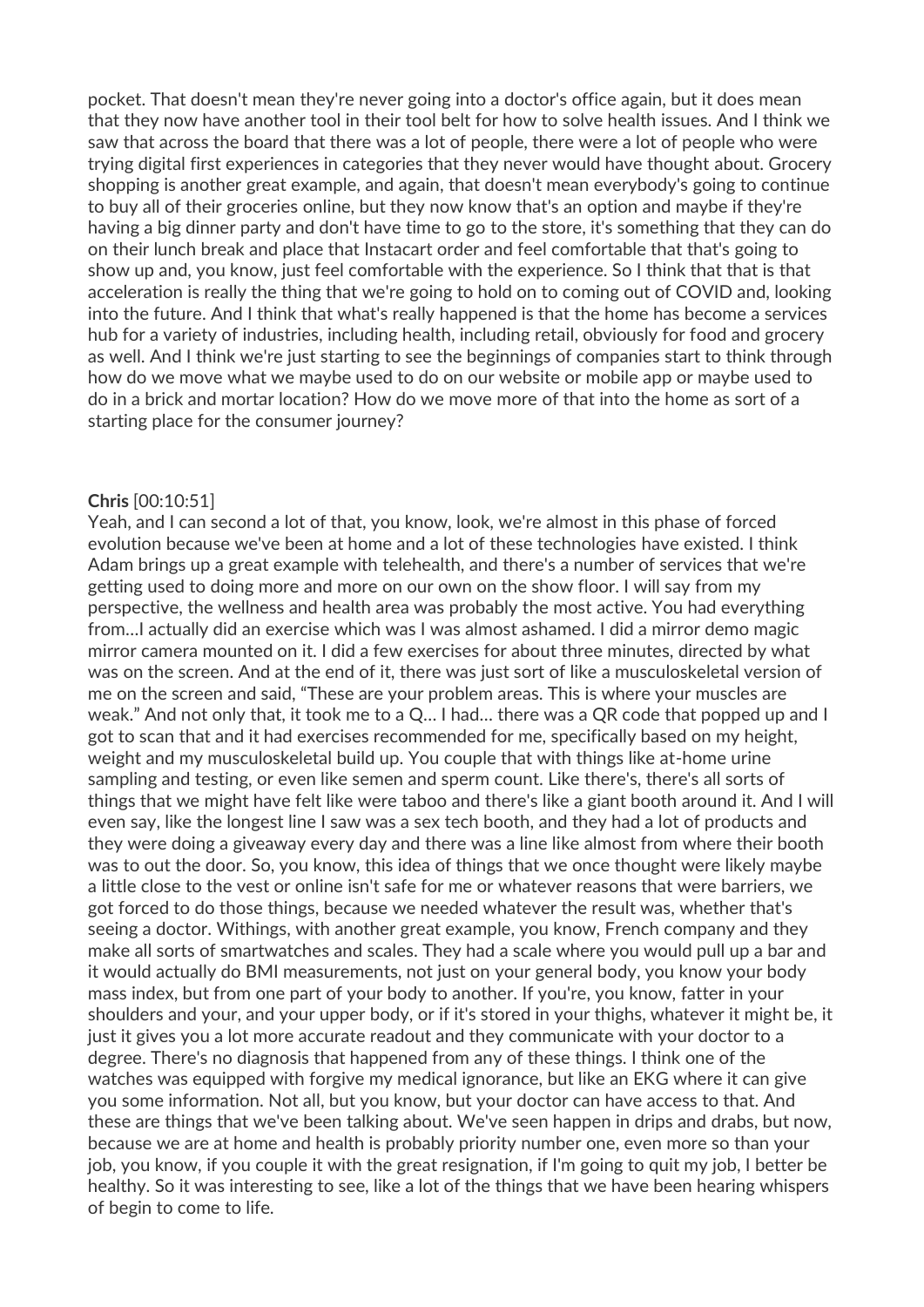# **Jen** [00:13:42]

Kind of along that line. Do you think that's wishful thinking on the on the perspective of the companies? Or do you think that consumer adoption will be in line with these innovations? You know, you're talking about intimate things, you know, you know, not just sexual health, but of course, you know, your, that data of your, you know, your personal health. All those things that you just mentioned is being aggregated in a way that seems even more accelerated than the data aggregation that consumers are already concerned about, coupled with the devices themselves. You know, you hear these things, you know, is, is my device listening? So these television sets that are becoming hubs of the home and these, you know, smart mirrors for health, you know, are… are consumers worried about that or, or are they not? Do you guys have an impression about that?

# **Chris** [00:14:26]

I think, you know, there's perception and there's reality when you hear about like, oh, delete Facebook. I can't think of a single person who has deleted their Facebook account because of… name the reason. And I think, you know, we've gotten used to exchanging our data for value, right? Is the experience that I'm going into going to be valuable to me? Like Wardle, is the new game craze, and it's very low bar of entry, right? But if I had to fill out a form or something, I probably wouldn't do it. So, you know, I think of, what's the value on the other side of this trend? And I think we kind of overindex on assuming consumers are going to be a little bit more hesitant in giving up data for that service. And it could be either psychography or demography, depending on. Like I have a 16-year-old daughter and, you know, she had COVID and the CDC called her, some office, called her phone and I'm like, who are you talking to and why are you telling all that information? And yes, there's age, but there's also just the behavior and used to just like, oh, there's a statistic around the number of millions of hours of privacy policies that go unread, right? You just click the box. Take me to the thing. So say it takes you five minutes to actually read through it, like there are millions and millions of minutes of unread privacy policies that… just take me to the thing that I need. And now those needs are shifting in terms of how we access them. You have to access it from home for the good majority of the things you want to get. So that's I mean, that's my, my take on sort of the exchange.

# **Jen** [00:15:58]

Chris, you said that you know, you have a 16-year-old daughter. Do you think it's a generational difference or do you think it's fair to say that that's pretty much across the board?

## **Chris** [00:16:05]

I mean, I think that's for I don't know, it's called the last 15 years has been sort of the anecdotal thing. We hear a lot of people say, "Oh, my three-year-old picked up the tablet and figured it out." You know, you're still trying to like, how do you remove storage from or create more storage space? So, you know, I think certain things are a little bit more native to certain generations. And so you know where my mom is like, "Wait, what am I signing up for? Why am I doing this? How do I get into it?" And you know, I'm probably stuck somewhere in the middle as a, you know, as a, as a Gen-Xer, I'm like, "I like the old stuff like, not like, don't I don't want give you too much my information, but this is also super cool." So I do think as each generation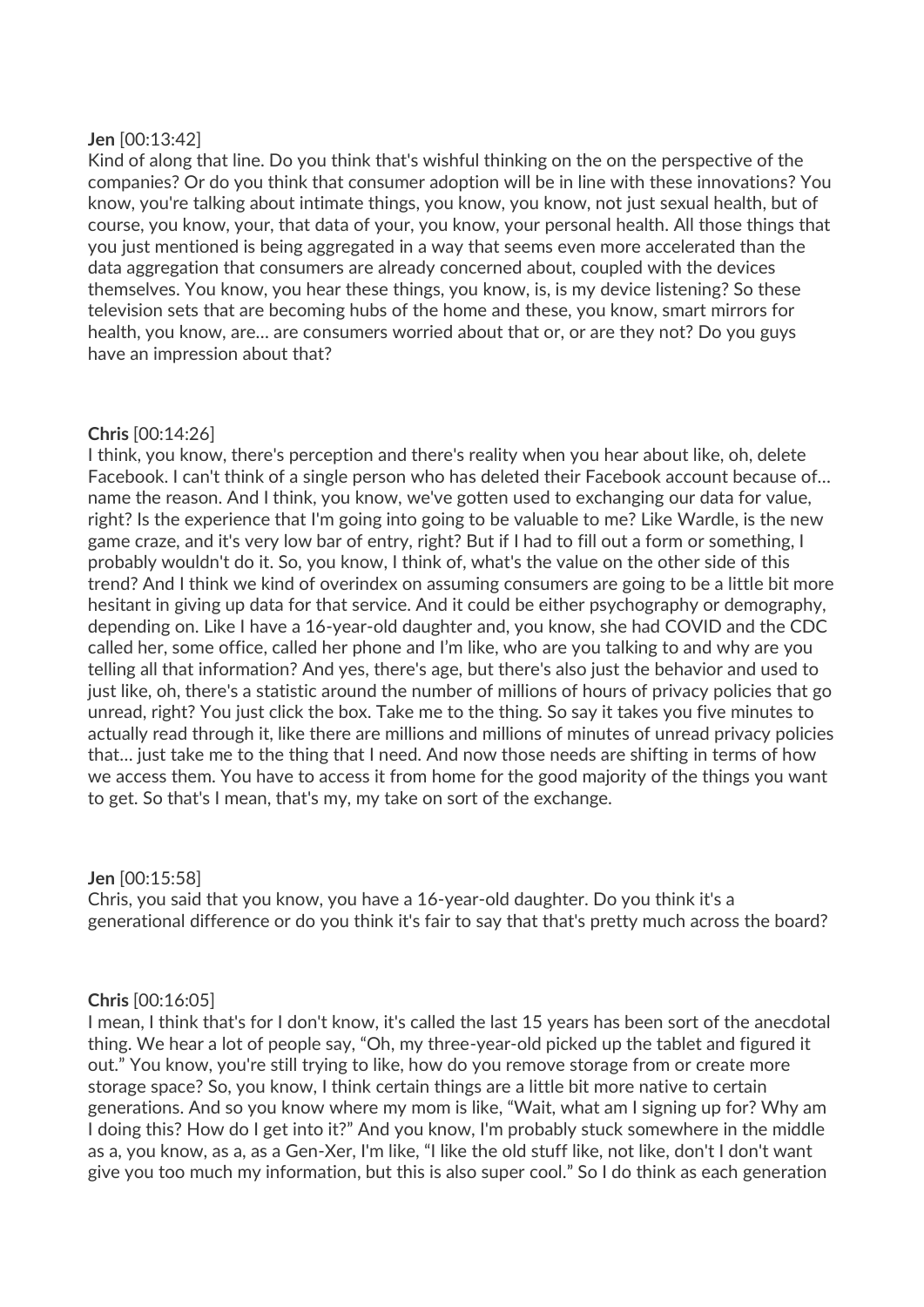advances, there are certain things you just like comes as standard package operating system for the times.

## **Adam** [00:16:54]

Yeah, I definitely feel similarly about that. I feel like your daughter, for example, is probably really great at managing the privacy of her posts and messages on social media. And because she, that's super important to her, as it probably most teenagers. And whereas, you know, probably older folks might be a little less savvy about that. But I think in general, it is. I definitely agree. It's, it's a… people are comfortable giving you their information as long as they know what they're getting back for it. And I think the thing that a lot of a lot of these digital health and telemedicine services and devices and platforms do is they overindex on communicating what is happening with that data. The vast majority of them are not using that for, for ad targeting purposes, for example. And I think that they're, they're going over the top to communicate that to consumers, and I feel like that is what makes consumers comfortable with using them. I think it gets a little it starts to break down when you're talking a little bit more about things like entertainment and media and just sort of tracking what you're viewing online, that gets a little a little hazier. But I think there is a little bit of a generational difference in that a lot of the young people that I talk to, they just assume that they're being tracked constantly and if you start with that mindset. It's hard to be upset. It's hard to go or to cross a line and to, to provoke them.

# **Chris** [00:18:14]

I guess one solid example of that is the sexual health company that was there. There were four, but there was one that was the most active. And one of the biggest hurdles they have is really getting people to download their app. There's an app that almost is like a meditation app or any other you know, you're closing the rings on your Apple Watch; it's just like it monitors your sexual health. And so there is like a like a cultural hurdle to get over in certain things. You also have to look at the subject matter, you know, the kind of emotional privacy connection and maybe not so much the data connection, privacy. And I think that's one thing to take into consideration as well.

## **Jen** [00:18:53]

Kind of taking this into a different area. We've talked very much about the, our internal lives, both in terms of our, our homes and our health. And, you know, all things kind of close to us. But taking it outside because there is still an external world, I'd love to talk about the automotive and transportation innovations that were present at CES. And Chris, you alluded to this earlier when you were talking about the U.S. Postal Service fleet, that you didn't even know that they had a presence there at the at the conference. I heard things about Tesla unveiling some public transportation plans. So I was just wondering in the area of automotive and transportation, what you observed. Are the EV wars still, still raging on? And, and also in terms of AI, I've heard a lot about that. Is that in fact true, going to propel the automotive and transportation industries forward. So Chris, why don't you go ahead?

# **Chris** [00:19:47]

Yeah, I'll start. You know, my, my favorite moment of CES was when I was trying to get from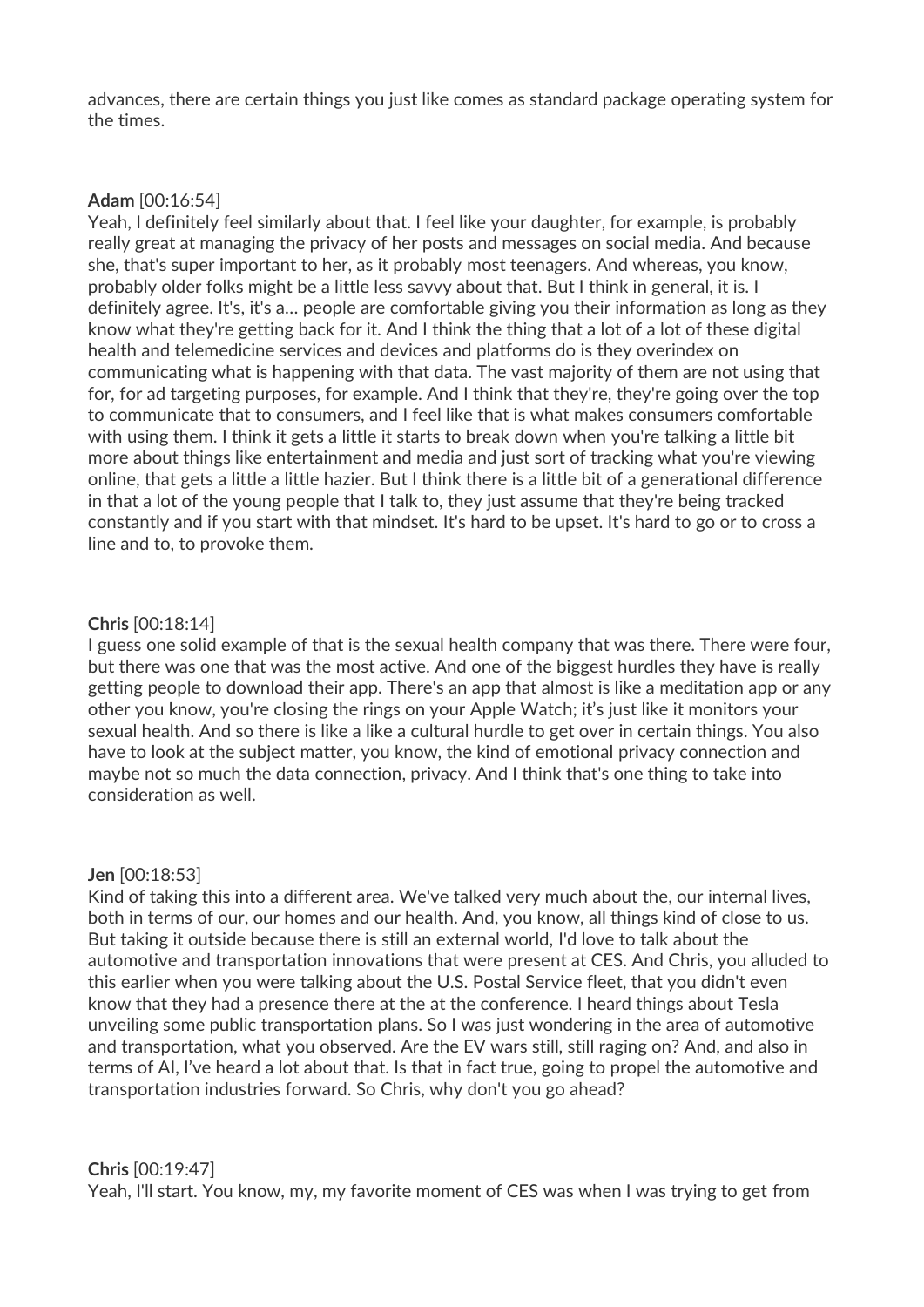one hall to the other, and I stopped and asked one of the informationists like, what's the best way for me to get there? He's like, "Do you want to get there fast or do you want to take the scenic route?" And I go, "Fast." He's like, "Go outside, make a right. Hop into one of the Teslas that we have, that are transportation," so get in there. I didn't know it was going to go underground into a tunnel that Tesla has spent the last year and a half building. And so there's this Tesla-owned tunnel that connects one part of the convention center to the other. And I started asking questions, of course, and they're like, they also got the green light to build twenty-nine more miles throughout Las Vegas. So you've got these, and it's not like a giant tunnel. It's like barely fit the car. It was, and it was very sleek, very stylized and designed like you would expect from a Tesla. And so, you know, you start to think about all the plans you've heard from the minute you heard the name Tesla as a brand starting to come to life. But then you see other players like, you know, Sony introducing two electric vehicles, which is a brand that you do not associate it with automotive in any capacity. Maybe like in the old days of like car stereos where you pop 'em in and pop 'em out. But now you know, they've got their vehicles. And you've got companies like Blink, for instance, who they're sort of reimagining athome electric vehicle charging. So, you know, you know, electricity ain't free. Much as we talk about, like, sustainability and everything, it comes from somewhere and it comes from a resource. So, you know, there is thought around like, how do we make this more convenient for the consumers and a little bit more adaptable? You know, if you live in an apartment building, where are you going to charge, where do you charge your vehicle? You know, how do we make this a little bit more accessible for individuals? And the AI question, I'm not as well versed in, but I was in San Francisco a few days ago, and you still see the Waymos and the Lyfts and the, you know, the Ubers of the world testing out and teaching the vehicles artificial intelligence. But they've also been doing that for eight years. So it's like when will regulations change? There's so many other factors that go into, like how AI becomes a very dominant part of the driving experience. And with that, I'll shut up because I could keep going on like that.

#### **Adam** [00:21:58]

But yeah, I mean, I think that the AI question is super interesting. We just saw earlier this week Tesla being sued for the results of one of their vehicles while it was in autonomous mode having a collision, and they're actually suing Tesla as opposed to the person who was behind the wheel. That is going to be super interesting to watch, just to see how that plays out, because I think that's one of the unanswered questions is like the liability in an autonomous future, like who is ultimately responsible. There might be some culpability for the person behind the wheel since that person could have taken control. But also at the end of the day, isn't that what the algorithm is for at the end of the day? So I think that, that we're getting there slowly in terms of like there's a lot of even there's a lot of A and technology questions around getting to full autonomy. But there's also a lot of just like cultural and societal level questions that we haven't entirely answered yet. So we're not even really ready for it, even if the technology was ready to go. I think that, you know, to answer your question about, you know, the EV wars several years ago. It seems everybody, all everybody was ever talking about was autonomy and self-driving. Now, over the past few years, I feel like it's really moved to mostly towards EVs as lots of other manufacturers have moved into shipping or are getting close to shipping their own EV models. And I think that they're, they're still going through, I think, a lot of production issues, but as, as is lots of industries right now. But I think that, you know, a year from now, hopefully a lot of that will be ironed out and we'll have a lot of new EV is on the market. And I think that, you know, that competition is really healthy and interesting and exciting to watch. At the same time, they are putting in place a lot of the sort of internal cockpits, redesigns that will eventually be useful and, and exciting when we do get to autonomy. So you can kind of see them moving both forward at the same time, knowing that EVs in the short term are the more important piece of the puzzle, but also putting in place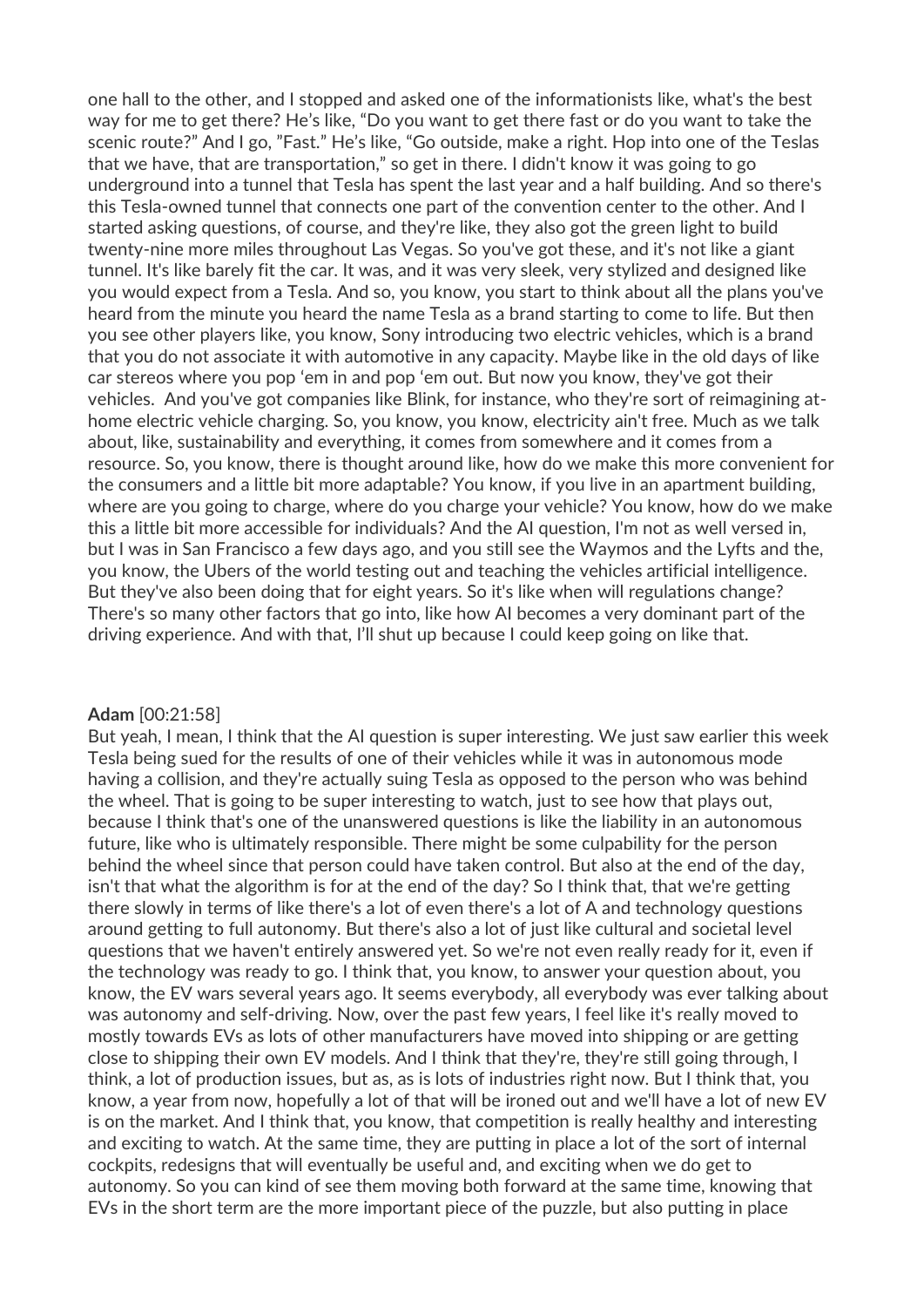larger screens and displays and, and AR displays on the windshield for the eventual point where we can maybe not have to totally redesign these vehicles because we can update them with software to start to be more and more autonomous vehicles.

## **Chris** [00:24:16]

The last thing I want to add on that is also, you know, and especially in our worlds, right? We can't ignore the idea of brand. You know, Tesla means and feels like something to people, as does Sony. What sorts of experiences are these electric vehicle brands creating, whether it's in the vehicle or in culture, that kind of creates a little bit more stickiness. You know, when I get ready to choose my, you know what? I'm going to go Honda or Tesla or Fisker or whatever it might be like, what do I know about this brand? What have I experienced about it? What additional benefits can I have as a consumer even goes back to your data question earlier? You know, what am I going to give up to have a better commuting experience? And that's important to take into consideration as well.

# **Jen** [00:24:56]

OK, great. Well. Kind of as we're getting toward the end of our time together, I would be remiss if I hosted a podcast about CES and technology and didn't talk about the Metaverse, as we're all learning about this now, and you know, it seems to be reaching critical mass. What did you hear about Metaverse at CES? I've heard some stuff about smart cities and things in that vein. What can you tell us about that? Adam, do you want to take this one to start?

## **Adam** [00:25:21]

Sure. Yeah. I mean, I think on one hand, we saw a lot of people at CES using the term metaverse that did not seem to even know what the term meant. And that's fair. There's a lot of different definitions, competing definitions floating around. But it was definitely, I would say, the term that was abused in terms of marketing and trying to get attention for things at CESthat maybe had nothing to do with the Metaverse whatsoever. I think your point about smart cities to me is is maybe where some of the most foundational stuff that's actually going to ship that might actually be building blocks towards a future metaverse that we saw because we are starting to see and this goes back to some of our pandemic era stuff that we were talking about earlier. We're starting to see a lot of interesting interfaces to move the interfaces of public computing devices or just public devices like elevators, vending machines. I think of things like the vending machines in the New York City subway, things like that move the interface off of that device and onto our personal devices. There's obvious COVID benefits there that you're not touching a shared device. But I also see that as like a step towards blurring the physical and the digital a bit. And you can imagine how that will start to become useful when we have the ability to have AR glasses walking around the city that we might prefer to use a software interface for those things rather than the hardware interface. And there's obviously a lot of the same benefits we got from the smartphone of being able to change and update those interfaces over time that you would get from installing that into public infrastructure that we know is challenging to update on a regular basis. And then moving some of that to software might give us a lot of interesting benefits in the future.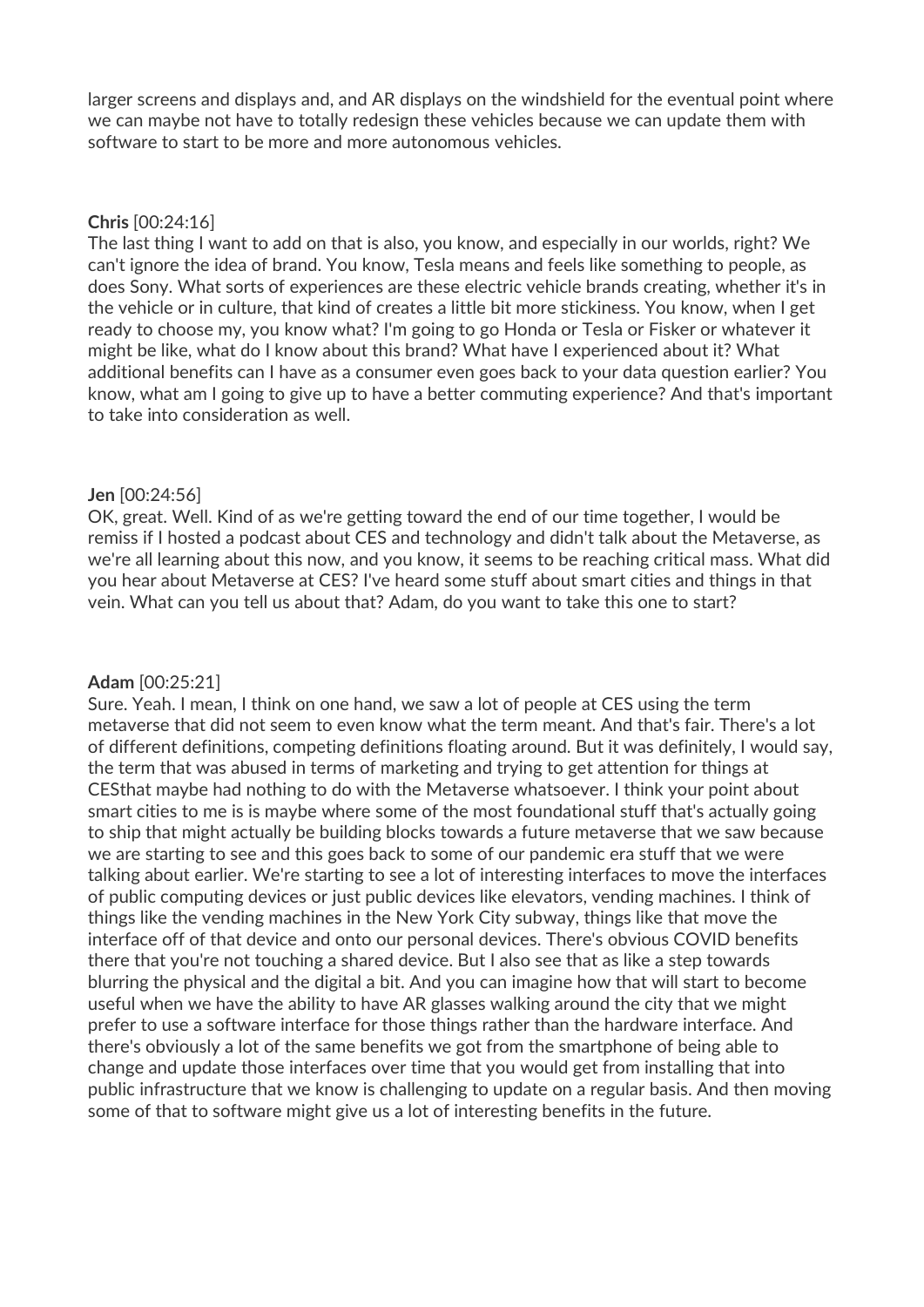# **Chris** [00:27:02]

Yeah, I'm a firm believer that in a lot of cases, you know, novelty kind of builds a populace of users on a particular platform or technology. And so, you know what a prime example of that prior to this is Fortnite and Travis Scott's concert. Those experiences are getting better. As we were looking at, OK, what do we predict the top trends will be coming out of CES. One of them, we gave the title multi-sensory metaverse, where they have things like haptic vests. Or you may have a chair that you can sit in that, you know, maybe it gives you a vibrational experience while you're attending the concert or you're playing a game and you feel an impact like you're going to feel it in this haptic vest that that allows you to to do that. You know, you see better facial recognition kinds of cameras that are either consumer grade or to Adam's point, just like they might be out in the city and can track emotional states of people that walk into a walk into an arena of sorts. And those cameras can like, Are you nervous? Are you happy? Are you X, Y and Z? And so having this thing where it's a little bit more reactionary and it goes back to the beginning of our conversation, where there are a lot of technology that, like the haptic vests, are not new. But now that there's an experience that could be a little bit more apt to using those seems a little bit more viable. But you're absolutely right. Any time, like a new term pops up, it gets misused and abused. You're like, well, this isn't the metaverse at all. This is barely a verse. So that's, that's a watch out and like looking at where the dust actually settles and what are going to be the winning experiences. And the last thing I'll say, which we didn't have a chance to talk about was just like how televisions are changing. And, you know, TVs and phones were kind of like the bread and butter of CES for a very long time. And after a while, you're like, OK, I get it; it's just a better picture quality. But now you've got like cloud computing, you've got NFT displays, you've got, you know, a new broadcast standard that takes into, you know, account, Web 3.0 and you've got all these other things that can kind of bring the metaverse to life in different ways, as well as these other things that we've been talking about.

# **Adam** [00:29:10]

Yeah, I would say the other side of it that we saw some, some interesting things in was the creator side of it, because that's the other half that we have to solve for is how do we make the tools to create these more immersive experiences more accessible to more people? There was a Skydio drone that is an \$1100 consumer grade drone. You can point it at your house, for example, and it can fly around your house and generate a 3D model of the outside of your house for you. And it can do all of that without you needing to know anything about how to do it. And I think that that's with the fact that that's getting into those… obviously, it's not, you know, \$1100 is isn't free, but consumer grade products is starting to get really interesting when we start to think about all of the work that's going to be need to be done to create 3D assets for the Metaverse. The fact that it's becoming that accessible is really interesting.

# **Jen** [00:29:59]

You know, just a follow up question to that then. So marketers that kind of want to be early adopters in the Metaversial world. What would you say? What would be your advice on where to start on kind of where to focus or anything to tell someone who wants to get their toe in ahead of time?

## **Adam** [00:30:16]

I think that the way that I think about it is there's two main vectors that are sort of converging.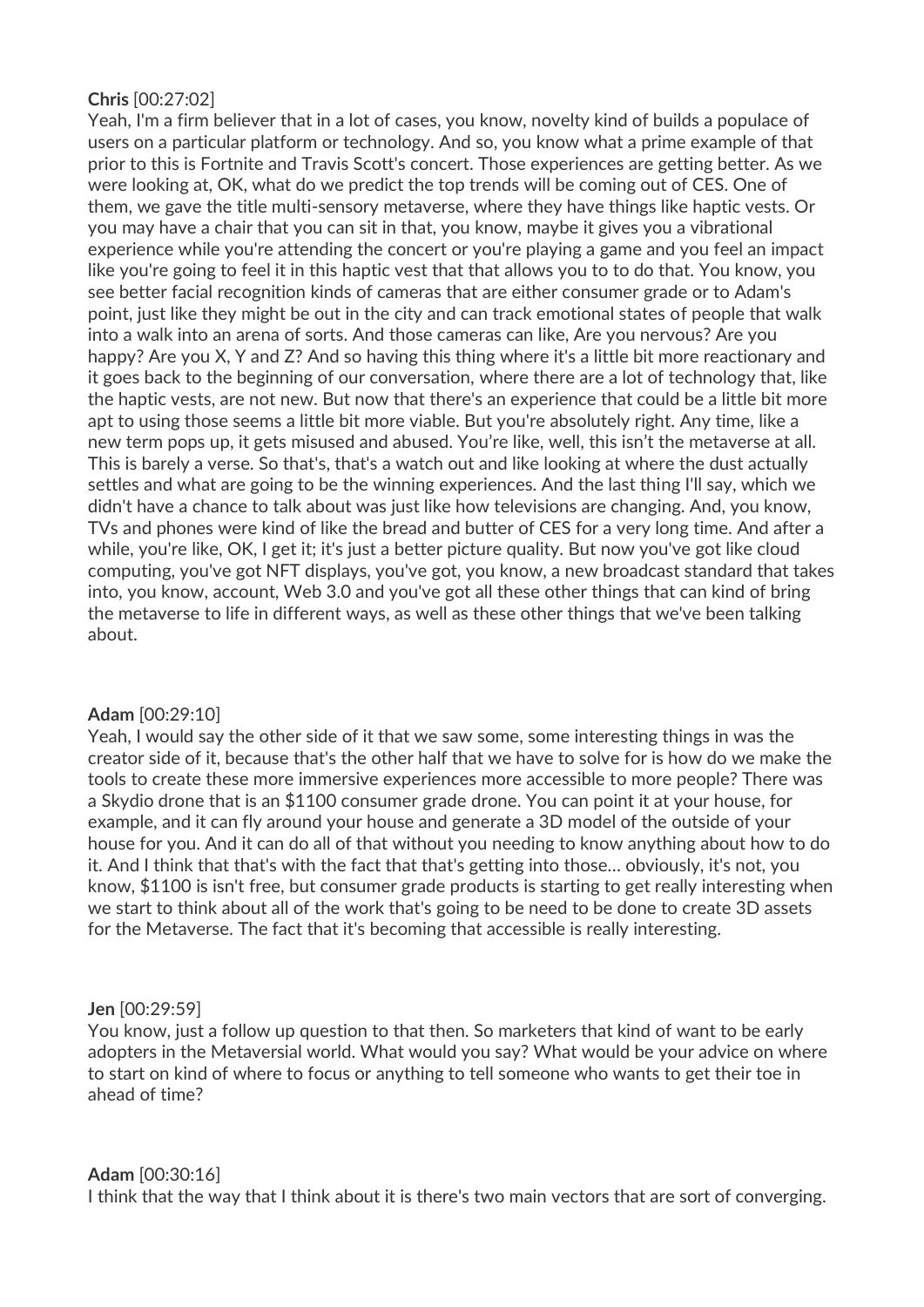One is coming from the gaming side of things, and that can be things like live events like the Fortnite concerts, or it can be immersive experiences like in in VR. And on the other side, it's the web 3D side of things with NFTs and tokenization, tokenized access to events and media. There's a lot of ways it is going to vary dramatically based on the category that you're talking about it and sort of appetite for innovation and risk, I think. Yeah, I'd say, depending on the category you're coming from, it's either think about coming from the gaming side of things or the web 3 side of things.

## **Chris** [00:30:58]

Yeah. And I think about three principles that kind of keep in mind sometimes is either collaborate, mimic or acquire. You don't have to build your own metaverse. There are enough that are like being tested and tried that you can kind of like latch on to, to almost like AB tests like, OK, this we did have a great experience with Fortnite or with the, you know, insert metaverse experience here, and then begin to build out. It's the same thing if you look at when any other technology has been introduced, whether it's social media or virtual reality or even smartphones. You know, there's like a dip your toe in the water to see what it's like. And I always advise clients just to have like an experimental budget, and budget of time, budget of money, budget of just resource or exploration. Just like, all right, let's before we spend a million dollars on this. How about we spend fifty thousand and see what happens? Right? So I think there's enough folks out there that are beginning to do it right, that you can find collaborators in that space and learn from them and learn from the experience and see what's going to happen. You know, it's, it's early enough that it should feel like a little bit like Magellan, right? So let's just go see what's out there. I don't know how well I did in history class, so maybe that was the wrong person. But Magellan felt right. No, I think there's that sort of idea of let's figure out a way to just test and learn.

#### **Jen** [00:32:17]

Great. Well, I think we're just going about wrap up. But before we do, is there anything you know in terms of the wow factor or just what was cool? Well, is there anything that you were just kind of blown away by in terms of just again, its coolness or its ability to disrupt the market? Anything that you've been dying to talk about that we haven't gotten to before we head out.

#### **Adam** [00:32:38]

I can tell you my favorite thing that we found from afar was a connected home device called Bird Buddy. That is a connected birdhouse that has a camera on it. And when a bird lands in the bird house or the bird feeder to, to eat the snacks you've left, it takes a photo of the bird, runs it through their machine learning to identify the species of bird and then sends you a little, sends you a text with like, Hey, this bird came by and it's this kind of bird. It's like kind of obvious that, but it's amazing that no one's ever built that. And it just it just seems so fun. We, like three people on our team have already ordered them.

#### **Chris** [00:33:17]

I'll stick with birds for 100, Alex. No, because Bird, actually, the scooter company, or the last mile company, had a pretty large presence and they've begun to introduce consumer facing